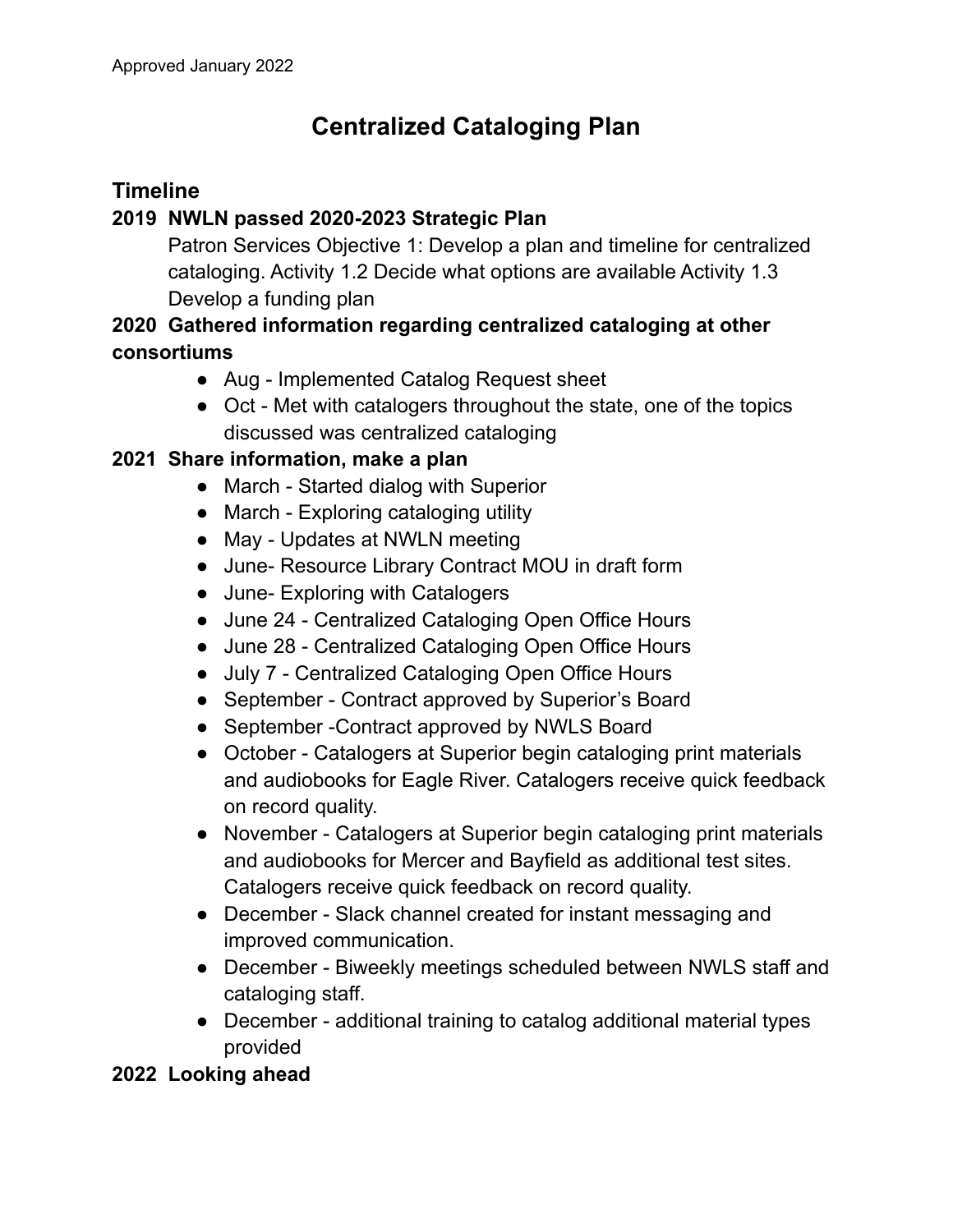- Bib records will be added to Centralized cataloging workflow by Material types
	- January 19 Audiobooks, large print and graphic novel material types cataloged for all libraries
	- February 16 Music cds, Game discs, DVDs material types cataloged for all libraries
	- March 16 All other print materials cataloged for all libraries
- Material types Toy, Puzzle, Puppet, Misc. Equipment, Kits, Games need to be placed on the [cataloging](https://docs.google.com/spreadsheets/d/1AdYccnXAgHHAN8l46N12ptjx7sJre_5x4SZQD-DOv-E/edit?usp=sharing) request sheet.

# **Responsibilities:**

#### **All Northern Waters Library Network libraries will:**

- 1. Search the local and remote databases for each item to determine if there is a MARC record that matches the item.
- 2. In the event no bib record is found, NWLN member libraries will provide required bibliographical information by entering that information into the Cataloging Request [spreadsheet](https://docs.google.com/spreadsheets/d/1AdYccnXAgHHAN8l46N12ptjx7sJre_5x4SZQD-DOv-E/edit?usp=sharing).
- 3. If a record is found that matches the item, the library will attach an item to the bib record.
- 4. Library will assign each item a call number.
- 5. Each member library will physically process its own items.
- 6. Notify helpdesk@northernwaters.org when an error or discrepancy in a bibliographic record is found.

#### **Superior Public Library will:**

- 1. SPL will provide complete MARC records for newly created bibliographic records.
- 2. SPL agrees to catalog according to RDA standards and use Library of Congress adult subject headings.
- 3. SPL agrees to catalog according to agreed upon local practices as provided by NWLS system staff.
- 4. SPL will catalog to the standard of 300 records per week and provide completed records within 2 weeks of creation date.